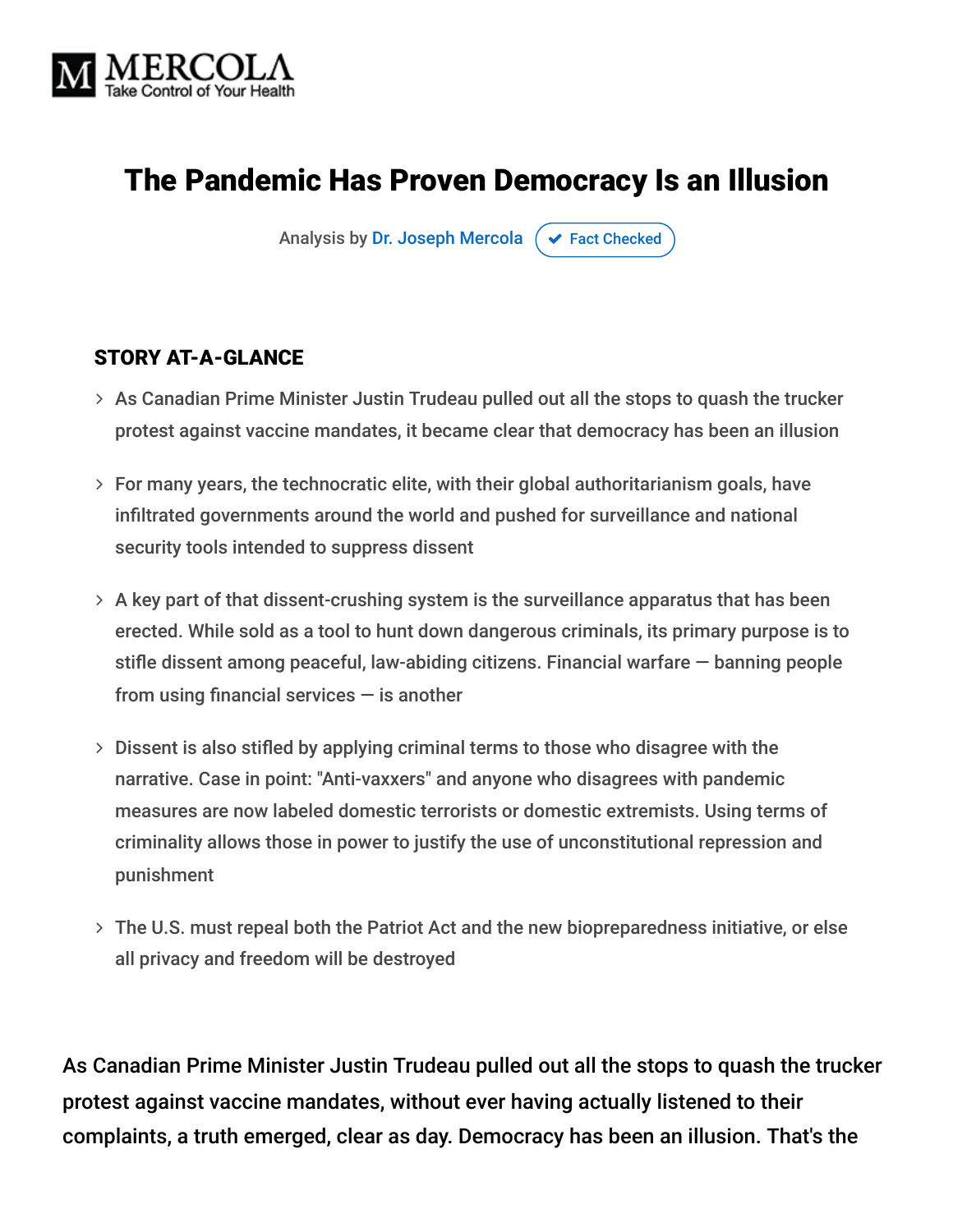conclusion drawn by Canadian journalist Matthew Ehret in a February 18, 2022, Strategic Culture article.<sup>1</sup>

*"Who would have thought that Canada would ever be a spark plug for a freedom movement against tyranny?"* Ehret asks.

*"Countless thousands of patriots have driven across the country to bunker down in Ottawa in peace and high festive spirits which I had to see with my own eyes to believe demanding something so simple and un-tainted by ideology: freedom to work, provide for families and a respect for basic rights as laid out in the Charter of Rights and Freedoms ...*

*Mainstream media and political hacks have been working overtime to paint the Freedom convoy that converged on Ottawa on January 29 as an 'insurrectionist movement' full of 'white supremacists,' 'Russian stooges,' and 'Nazis' out to 'overthrow the government.'*

*Even the Bank of England's former governor (and World Economic Forum Trustee) Mark Carney chimed in on February 7 stating that 'this is sedition' and that 'those who are still helping to extend this occupation must be identified and punished to the full force of the law' ...*

*Faced with an organic civil rights movement of blue-collar truckers, farmers and tens of thousands of supporters who have convened on Canada's capital to demand a restoration of their basic freedoms, the current Liberal government has failed to show even an ounce of humanity or capacity to negotiate.*

*This shouldn't be a surprise for those who have seen the hypocrisy of neoliberal 'rules-based' order ideologues in action over the past few years who are quick to celebrate the 'liberty' of citizens of Ukraine, Hong Kong, or Xinjiang when the outcome benefits the geopolitical aims of detached technocrats hungry for global hegemony.*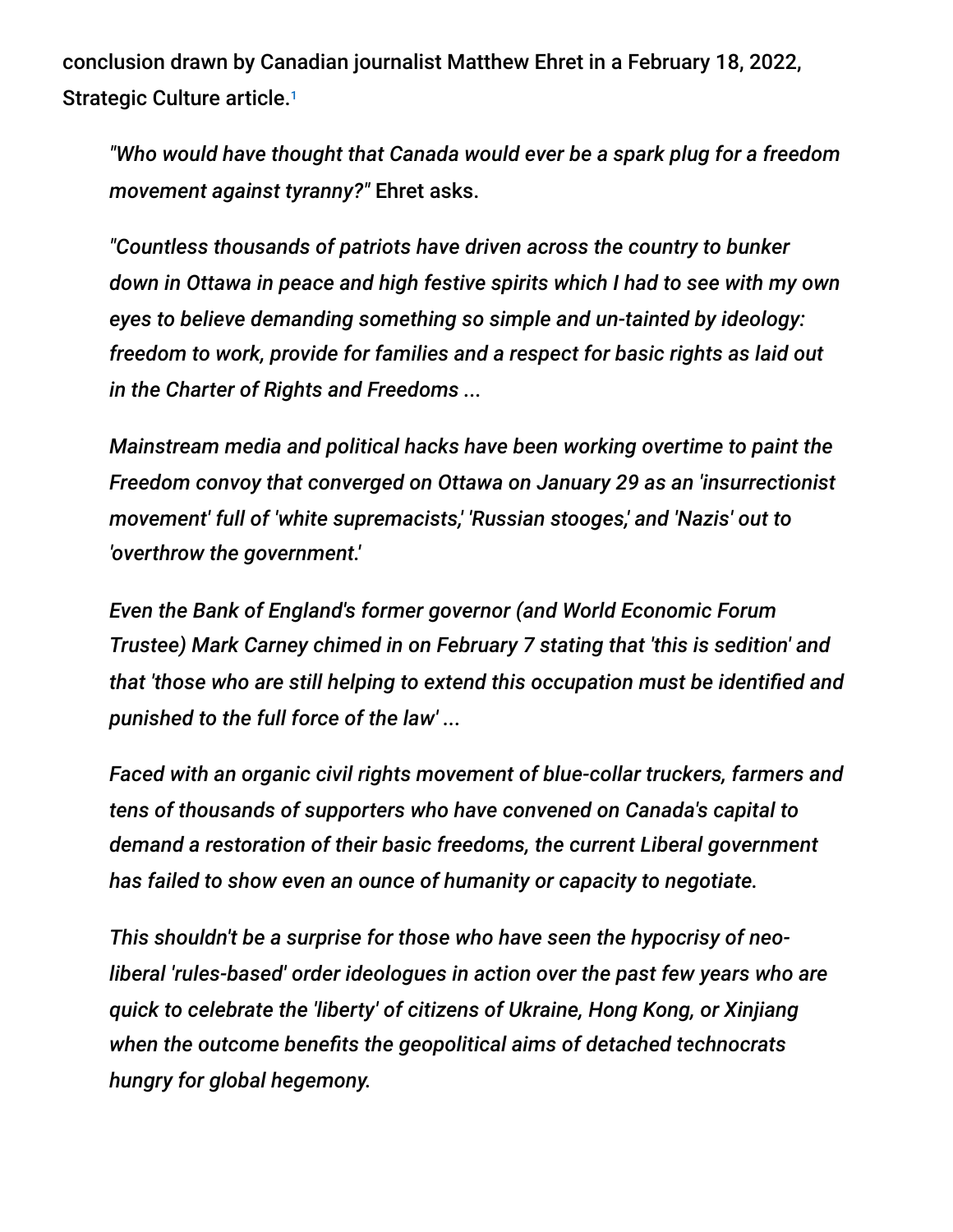*The moment genuine self-organized labor movements arise demanding basic rights be recognized, then the masks come off and the rage of tyrants show their true faces."*

## Tyrants Are Showing Their True Colors

As reported by Ehret, the Deep State of Canada is now using the Emergency Measures Act to do precisely what Carney called for, namely identify and punish anyone who dares stand up for freedom.

The Act grants extraordinary powers to the banking industry to search people's social media accounts and private bank records, and to seize the bank accounts of anyone suspected of supporting the Freedom Convoy, either in spirit or through online donations, including cryptocurrencies.

Victims will have no recourse, as the banks have been given full legal protection from lawsuits by those whose lives they destroy. Business owners in Canada who support freedom can also have their insurance policies canceled, and truckers can lose their drivers' licenses, either temporarily or permanently.

Still, the protesters did not give up. If anything, the threats appeared to have had the opposite effect. According to Ehret, the protestors were "renewing their commitments to remain in place," which they did until Trudeau sent in police<sup>2</sup> to arrest protestors and tow their trucks.

While Trudeau remained dictatorial until the truckers had been cleared from the Parliament area, the political establishment, on the other hand, showed signs of cracking. Two Liberal Party members, MP Joel Lightbound and MP Yves Robillard broke with party ranks, calling for an end to the unpopular and unnecessary COVID measures. 3 Then, finally, in a surprise turnabout, Trudeau buckled February 23, 2022, and said he would revoke the Emergencies Act he'd invoked earlier. 4

On a global scale, the silence of leaders of democracies and republics around the world is as informative as Trudeau's power grab. By now, we would have expected leaders of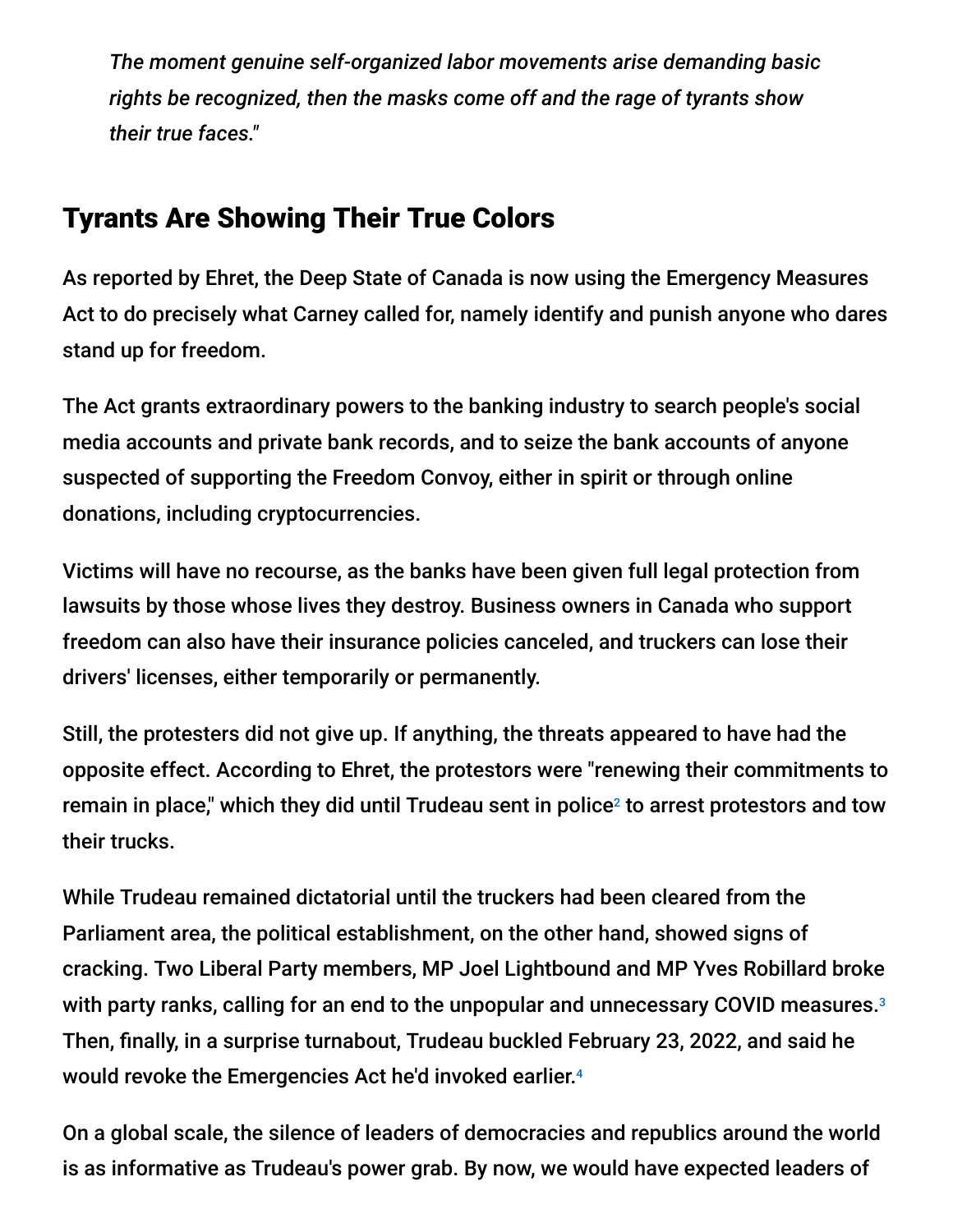the U.S., the U.K., France and any number of others, to have stepped up to the microphone to denounce the Canadian government's actions.

But they haven't, and that tells you everything you need to know about where they stand on the issues of democracy and freedom. Worse, some have vocalized support for Trudeau's dictatorial actions.

In a February 10, 2022, tweet, Juliette Kayyem, former assistant secretary of Homeland Security under U.S. President Obama and a frequent CNN commentator, suggested the Canadian regime ought to slash the truckers' tires, empty their gas tanks, arrest the drivers, move the trucks, cancel their insurance, suspend their drivers' licenses and prohibit their recertification in the future. In her own words, "I will not run out of ways to make this hurt." 5

## The Illusion of Liberal Democracy Has Collapsed

As noted by Ehret, while we don't yet know how it will end, one thing we can be sure of is that "the illusion of liberal democracy ... has collapsed."<sup>6</sup> That doesn't mean the globalist cabal will pack up their briefcases and retire. No, they're going to fight to stay in power until the bitter end.

But the hill they're standing on is getting steeper and slipperier by the day. Everyone can see that they're saying one thing and doing the complete opposite. You can't lay claim to being a defender of democracy, freedom and equal rights for all while simultaneously declaring peaceful citizens the enemy of the state. It's just not credible. As noted by historically left-leaning journalist Glenn Greenwald: 7

*"When it comes to distant and adversarial countries, we are taught to recognize tyranny through the use of telltale tactics of repression. Dissent from orthodoxies is censored.*

*Protests against the state are outlawed. Dissenters are harshly punished with no due process. Long prison terms are doled out for political transgressions rather than crimes of violence. Journalists are treated as criminals and spies.*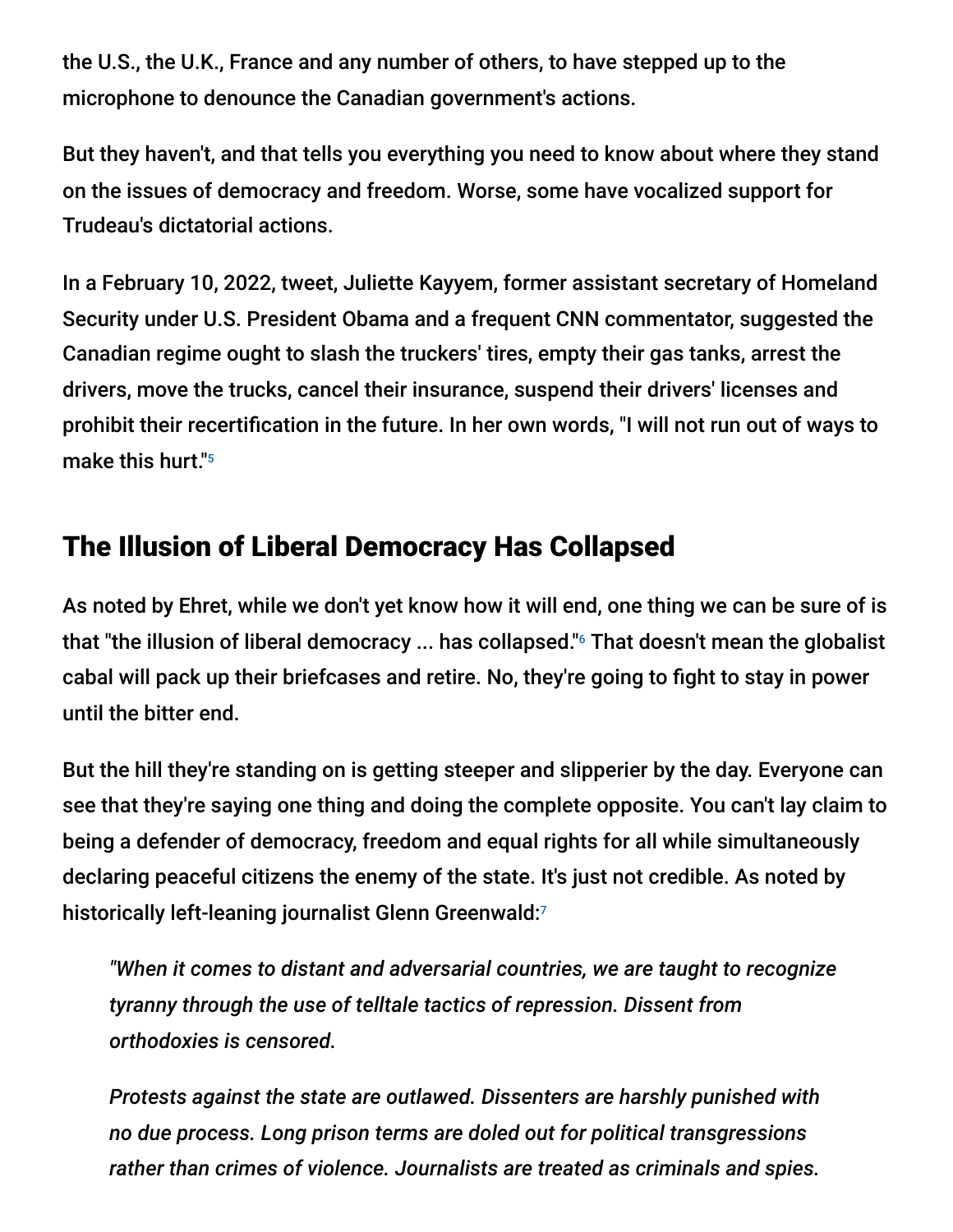*Opposition to the policies of political leaders are recast as crimes against the state.*

*When a government that is adverse to the West engages in such conduct, it is not just easy but obligatory to malign it as despotic. Thus can one find, on a virtually daily basis, articles in the Western press citing the government's use of those tactics in Russia, China, Iran, Venezuela and whatever other countries the West has an interest in disparaging ...*

*That the use of these repressive tactics render these countries and their populations subject to autocratic regimes is considered undebatable. But when these weapons are wielded by Western governments, the precise opposite framework is imposed: describing them as despotic is no longer obligatory but virtually prohibited.*

*That tyranny exists only in Western adversaries but never in the West itself is treated as a permanent axiom of international affairs, as if Western democracies are divinely shielded from the temptations of genuine repression.*

*Indeed, to suggest that a Western democracy has descended to the same level of authoritarian repression as the West's official enemies is to assert a proposition deemed intrinsically absurd or even vaguely treasonous.*

*The implicit guarantor of this comforting framework is democracy. Western countries, according to this mythology, can never be as repressive as their enemies because Western governments are at least elected democratically. This assurance, superficially appealing though it may be, completely collapses with the slightest critical scrutiny."*

#### The Dangers of Majority Despotism

As explained by Greenwald, the premise of the U.S. Constitution and the Bill of Rights is that "majoritarian despotism is dangerous in the extreme." "Despotism" means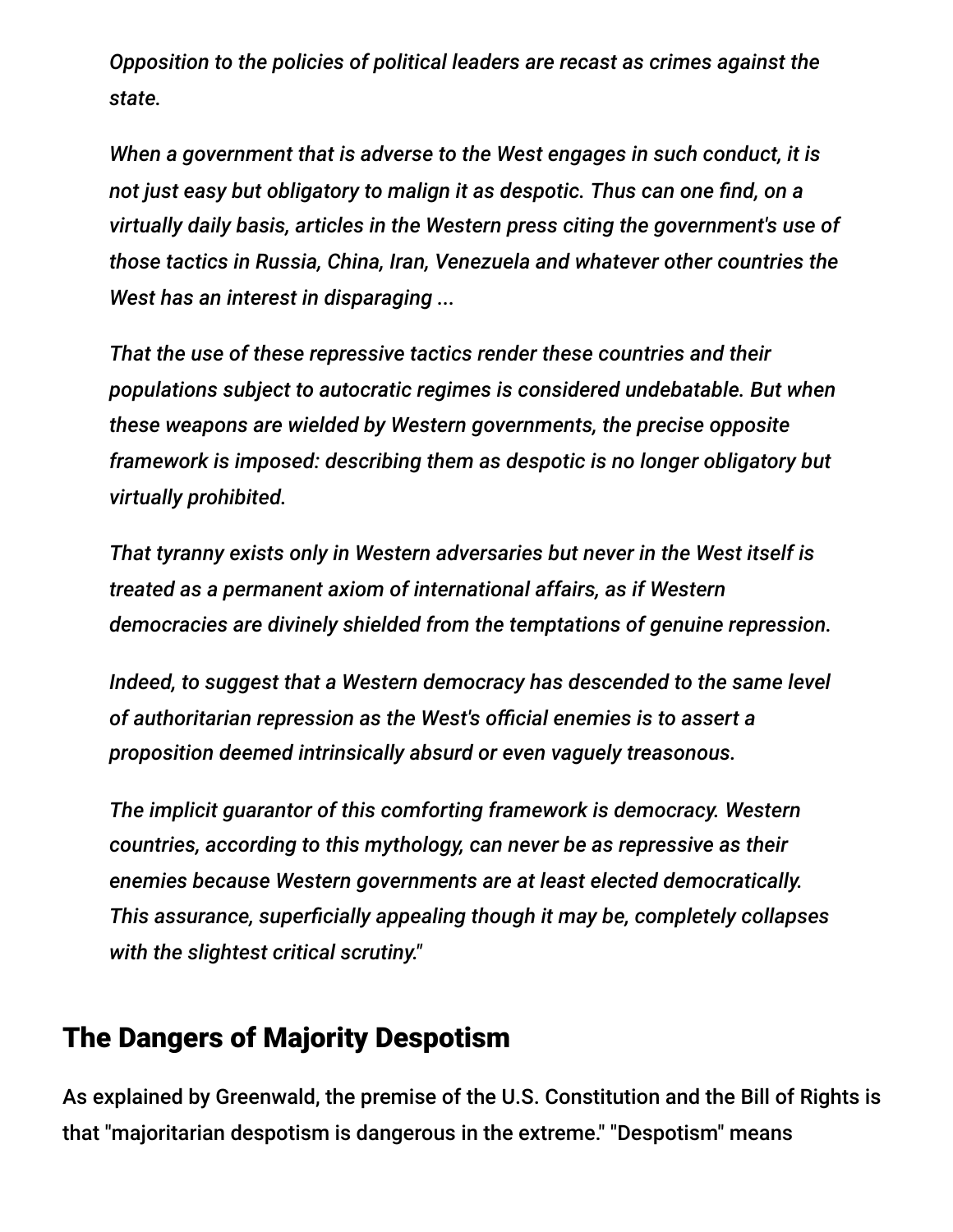government in which a single entity rules with absolute power. Usually, this entity is an individual, but despotism can also arise out of majority rule.

It's interesting to note that while the Founding Fathers probably had no term for what we now know as the psychology of "mass formation," they were clearly aware of the dangers posed by an irrational majority.

As noted by Greenwald, "the Bill of Rights consists of little more than limitations imposed on the tyrannical measures majorities might seek to democratically enact."

For example, even if a majority of people agree that certain ideas and views should be criminalized, the Bill of Rights prohibits it. The Bill of Rights also prohibits the abolishment of religious freedom, even if a majority were to support it. Likewise, "life and liberty cannot be deprived without due process even if 9 out of 10 citizens favor doing so."

The Founding Fathers were clever enough to realize that majority rule can easily become just as destructively despotic as any dictatorship. Hence, they ensured that individual freedoms were enshrined in such a way that even if you're the last person in the country who wants to practice religion, you have the right to do so. The majority cannot take that away from you.

#### Waking Up to Reality as It Is

Greenwald goes on to explain how the signs of tyranny in the West have been evident for well over a decade. We just weren't paying attention. Only now, as we stare tyranny in the face first-hand, are we starting to really see it for what it is:

*"The decade-long repression of Julian Assange and WikiLeaks, standing alone, demonstrates how grave neoliberal attacks on dissent have become. Many are aware of key parts of this repression ... but have forgotten or, due to media malfeasance, never knew several of the most extreme aspects.*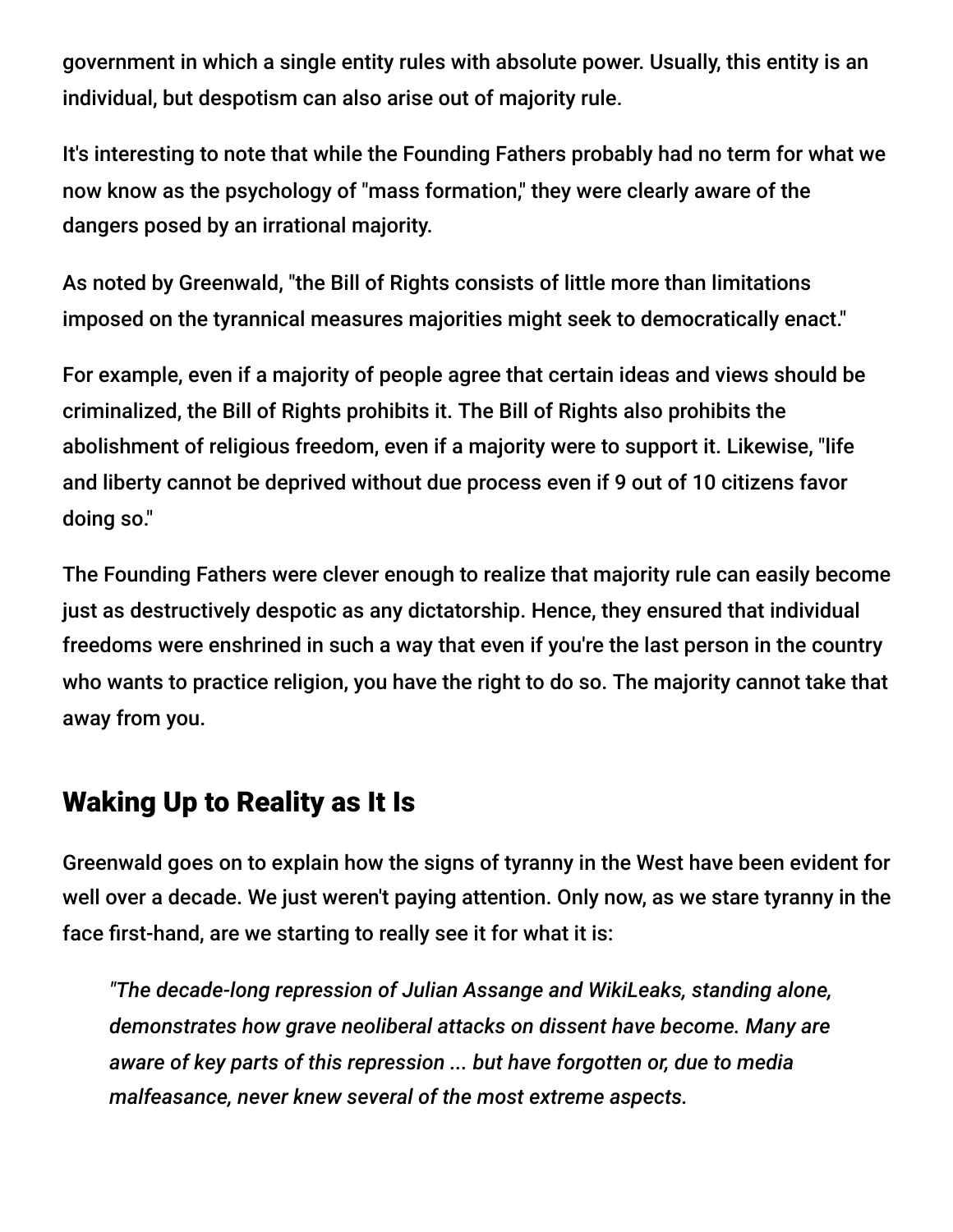*While the Obama DOJ under Attorney General Eric Holder failed to find evidence of criminality after convening a years-long Grand Jury investigation, the then-Chairman of the Senate Homeland Security Committee, Sen. Joseph Lieberman (I-CT), succeeded in pressuring financial services companies such as MasterCard, Visa, PayPal and Bank of America to terminate WikiLeaks' accounts and thus banish them from the financial system, choking off their ability to receive funds from supporters or pay their bills.*

*Lieberman and his neocon allies also pressured Amazon to remove WikiLeaks from its hosting services, causing the whistleblower group to be temporarily offline.*

*All of that succeeded in crippling WikiLeaks' ability to operate despite being charged with no crime: indeed, as the DOJ admitted, it could not prove that the group committed any crimes, yet this extra-legal punishment was nonetheless meted out.*

*Those tactics pioneered against WikiLeaks — excluding dissenters from the financial system and coercing tech companies to deny them internet access without a whiff of due process — have now become standard weapons. Trudeau's government seizes and freezes bank accounts with no judicial process.*

*The 'charity' fundraising site GoFundMe first blocked the millions of dollars raised for the truckers and announced it would redirect those funds to other charities, then refunded the donations when people pointed out, rightly, that their original plan amounted to a form of stealing. When an alternative fundraising site, GiveSendGo, raised millions more for the truckers, Canadian courts blocked its distribution."*

Greenwald also highlights how American politicians have pressured Big Tech monopolies and the financial system to act as a joint censorship arm of government. Blocking people and companies from being able to use servers and financial transaction services have been key strategies to silence critical voices.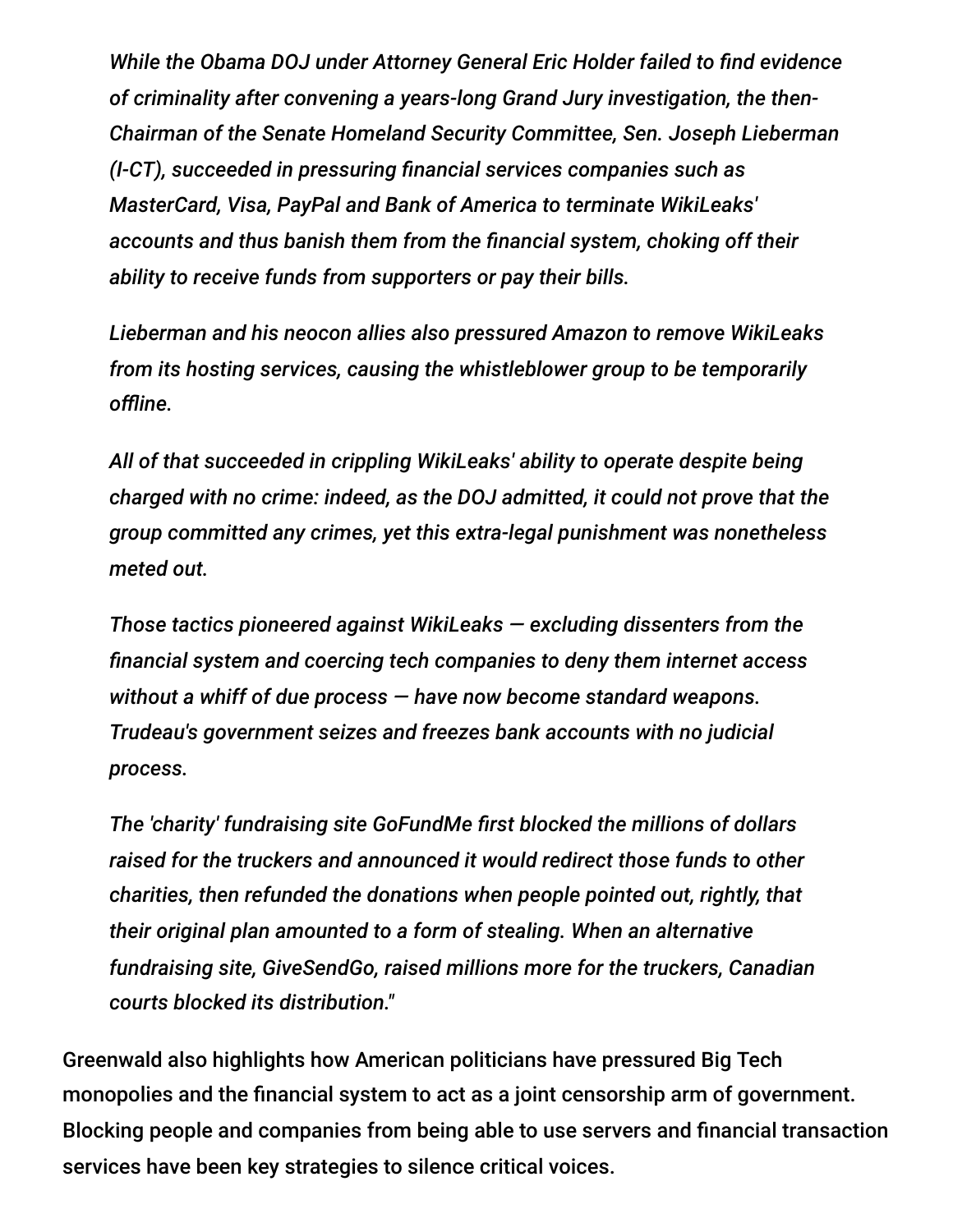#### Why Assange Was Targeted

According to Greenwald, Assange's capture was precipitated by his denouncement of the Spanish government's violence against citizens of Catalonia in 2017 and 2019. Catalonia wanted autonomy from the Madrid-based Spanish government, and the government responded with shocking force.

"Spain treated the activists not as domestic protesters exercising their civic rights but as terrorists, seditionists and insurrectionists," Greenwald writes. "Violence was used to sweep up Catalans in mass arrests, and their leaders were charged with terrorism and sedition and given lengthy prison sentences."

Assange did not actually express support for Catalonian independence. He objected to the Spanish government's violent assault on civil liberties. This was why Ecuador rescinded Assange's asylum and handed him over to British authorities in April 2020. Since then, Assange has been held in a high-security prison in Belmarsh, even though he's never been convicted of a crime.

*"All of this reflects, and stems from, a clear and growing Western intolerance for dissent,"* Greenwald writes. *"This last decade of history is crucial to understand* 8*the dissent-eliminating framework that has been constructed and implemented in the West. This framework has culminated, thus far, with the stunning multipronged attacks on Canadian truckers by the Trudeau government.*

*But it has been a long time in the making, and it is inevitable that it will find stillmore extreme expressions. It is, after all, based in the central recognition that there is mass, widespread anger and even hatred toward the neoliberal ruling class throughout the West."*

#### Surveillance Apparatus Was Created to Crush Dissent

In response to the growing anger against the ruling class, the technocratic cabal has "opted for force, a system that crushes all forms of dissent as soon as they emerge in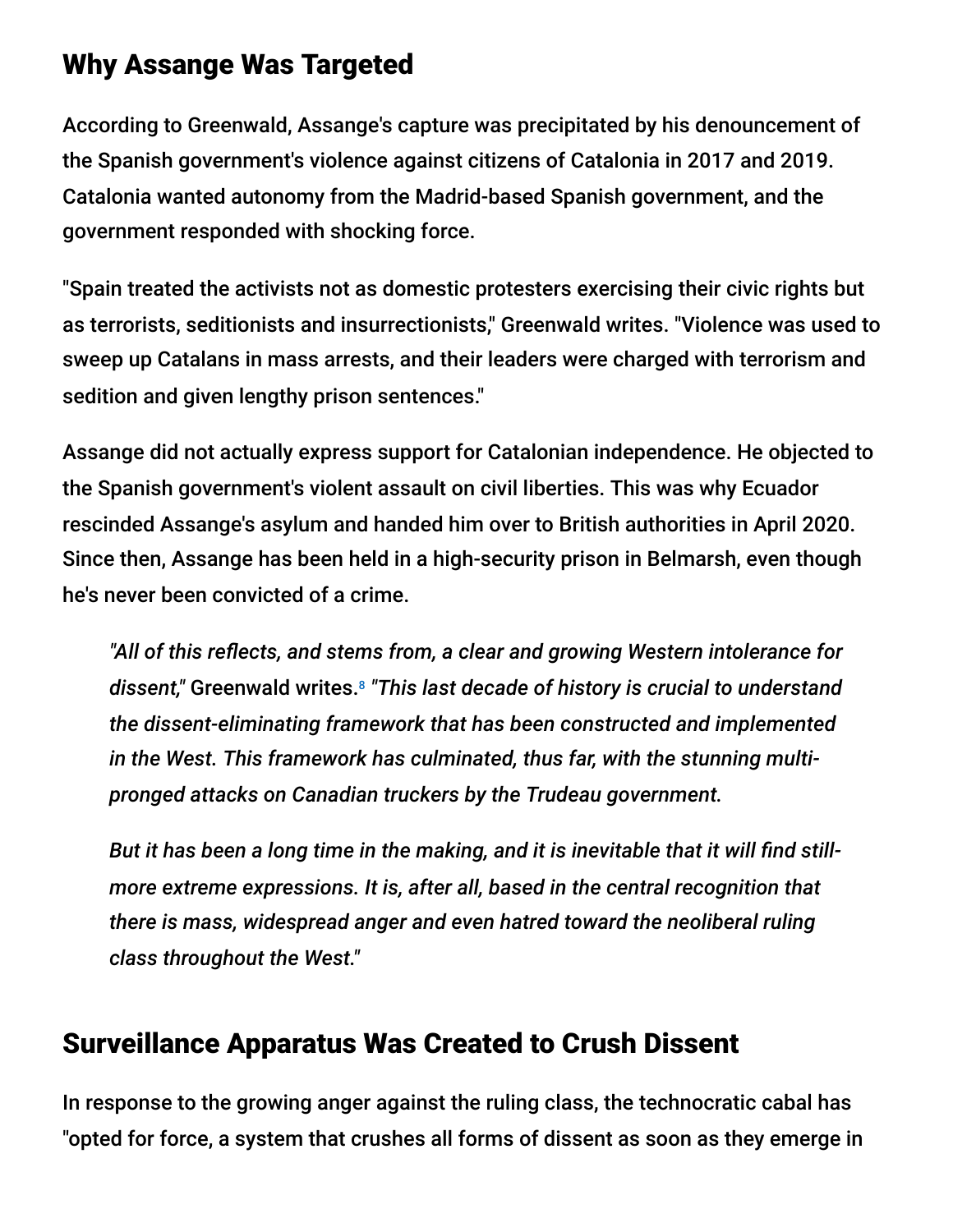anything resembling an effective, meaningful or potent form," Greenwald notes.

# **46** ... Western neoliberals ... have become exactly what they show that they are battling  $\sim$  Glenn **they shrilly insist they are battling. ~ Glenn Greenwald"**

A key part of that dissent-crushing system is the surveillance apparatus that has been erected all around us.<sup>9</sup> While sold as a tool to hunt down dangerous criminals, we've come to realize that rarely is the system ever used to go after true criminals. Instead, it's used to identify people who disagree with a given narrative. Its primary purpose is to stifle dissent among citizens.

As noted by the ACLU,<sup>10</sup> while most Americans think the Patriot Act's surveillance powers are there to facilitate the identification and roundup of terrorists, it "actually turns regular citizens into suspects." Dissent is also stifled by applying criminal terms to those who disagree with the narrative. Case in point: "Anti-vaxxers" and anyone who disagrees with pandemic measures are now labeled domestic terrorists or domestic extremists. As noted by Greenwald:

*"Applying terms of criminality renders justifiable any subsequent acts of repression: we are trained to accept that core liberties are forfeited upon the commission of crimes. What is most notable, though, is that this alleged criminality is not adjudicated through judicial proceedings — with all the accompanying protections of judges, juries, rules of evidence and requirements of due process — but simply by decree ...*

*Few things are more dangerous than a political leader who convinces themselves that they are so benevolent and well-intentioned that anything they do is inherently justified in light of their noble character and their enlightened ends ...*

*Within the logical world where one is convinced that they really are fighting a white nationalist, fascistic, insurrectionary global movement to overthrow*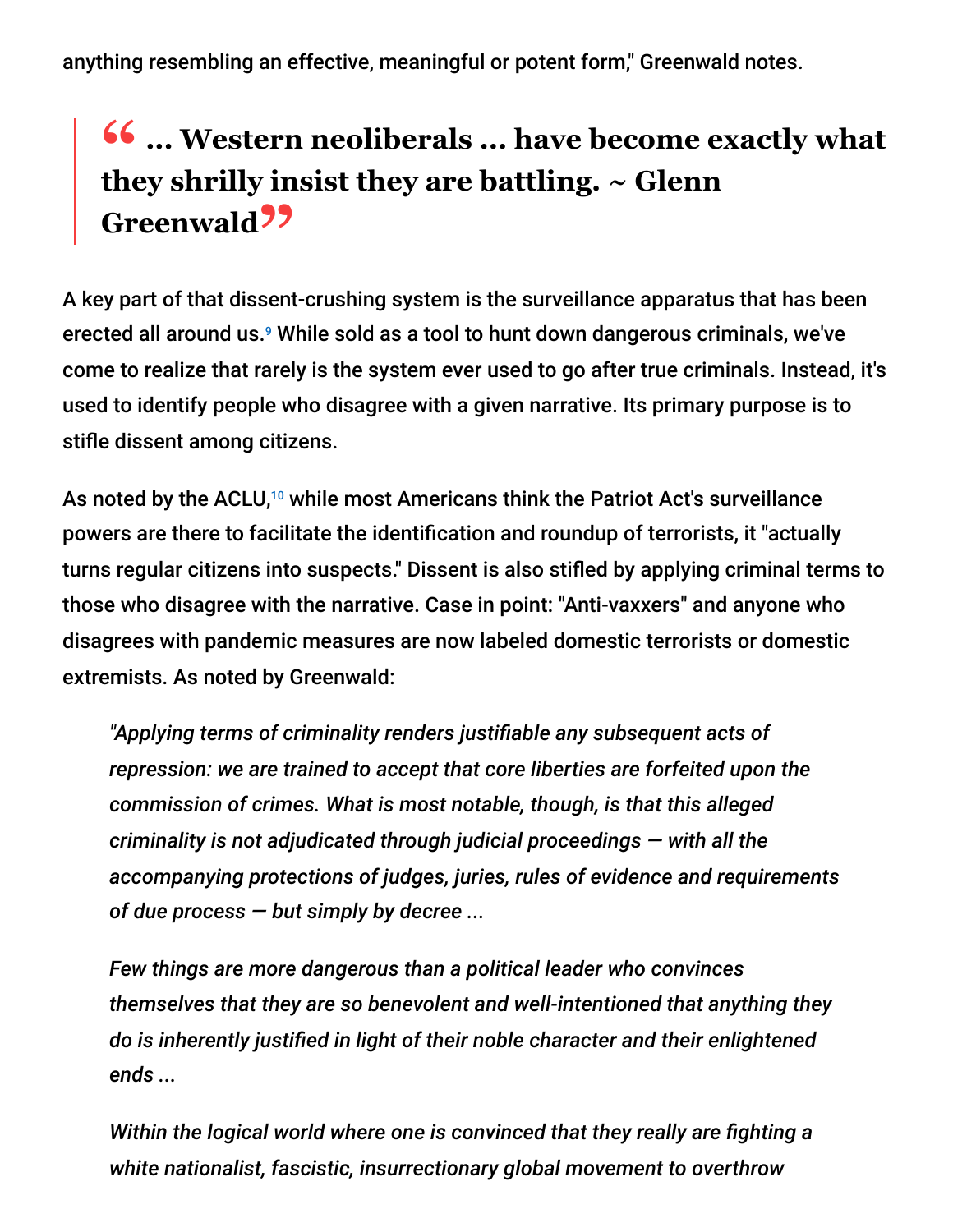*liberal democracy, then all the weapons we were long taught to view as despotic suddenly become ennobled ...*

*And it is through this self-glorifying tale which Western neoliberals are telling themselves that they have become exactly what they shrilly insist they are battling."*

#### We Must Repeal the Patriot Act and Pandemic Powers

In September 2021, the White House announced a \$65 billion biopreparedness initiative as part of the Biden administration's Build Back Better plan.<sup>11</sup> As I've explained in many previous articles, Build Back Better is part and parcel of The Great Reset, which in turn is a technocrat-led attempt to implement global authoritarianism. As reported by Biospace: 12

*"The first goal is to transform medical defense, including an improvement and expansion of vaccines, therapeutics, and diagnostics against known threats, and lay the groundwork for unknown pathogens ... Secondly, the plan calls for ensuring 'situational awareness' regarding infectious disease threats. This includes early warning and real-time monitoring of these viral threats."*

In a nutshell, what this biopreparedness initiative entails is more invasive biosurveillance — meaning, the monitoring of your internal biology. Right now, claims that government wants to monitor people down to their body chemistry will earn you the title of paranoid conspiracy theorist, yet the writing is on the wall. That's where we're headed, even if we're not there yet.

I believe the U.S. must repeal both the Patriot Act and the biopreparedness initiative, or else all privacy and freedom will be destroyed.

#### **Sources and References**

<sup>&</sup>lt;sup>1, 3, 6</sup> [Strategic Culture February 16, 2022](https://www.strategic-culture.org/news/2022/02/16/there-is-limit-to-tyrants-power-ottawa-freedom-convoy-tears-down-illusion-democracy-north-america/)

<sup>&</sup>lt;sup>2</sup> [The New York Times February 19, 2022](https://www.nytimes.com/2022/02/19/world/canada/canada-truckers-arrested.html)